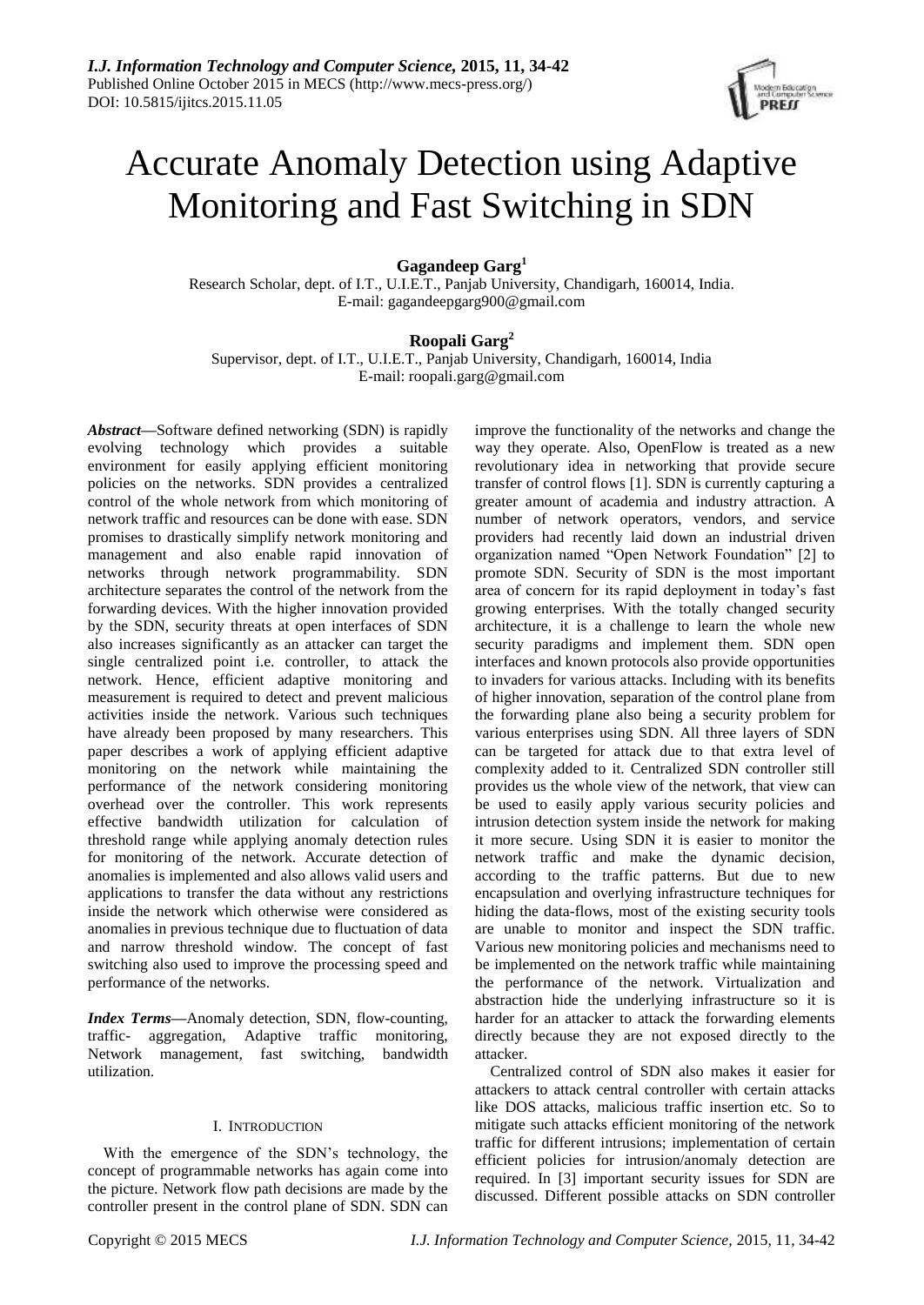like DOS (Denial of service) attack, fake packets insertion, and running unauthorized programs are discussed and several techniques already proposed to tackle such issues are also listed. Securing SDN from these kinds of attacks is really a challenging task. Efficiently monitoring the network traffic flow and analyzing all the traffic while maintaining the performance of the network can solving such security issues. For better monitoring and management of the network, accurate statistics needs to be gathered using detection queries and other policies to detect malicious data packets or anomalies in network traffic.

Traffic monitoring over the controller can significantly increase the overhead on the SDN controller. It can result into the degradation of network performance. Also applying complex queries can further increase the overhead to the higher extent which can result into loss of legal data packets. So to overcome such problems, a mechanism is required which maintain a proper balance between complexity of detection policies and monitoring overhead over the controller. For that certain existing work proposed random packet sampling technique [4] to choose a sample of packets from the whole flow of network traffic to analyze. But this method can be implemented on small scale network and likely to miss small flow entries during heavy traffic. So small flow entries remained unmatched with detection query policies which result in the residence of anomalies in the network. Other proposed techniques are port scan and enhancement of sampling techniques [5]. These enhanced sampling techniques failed to efficiently implement the anomaly detection behavior while balancing the overhead cost and query policy complexity.

An adaptive flow counting method for anomaly detection proposed in [6] which provided such efficient mechanism to detect anomalies while controlling the overhead cost. According to the malicious detection, it updates its flow counting rules for aggregation of traffic adaptively. The modified version of this algorithm with reduced complexity is proposed in [7] and further implemented in [8] and generated similar results to verify the reduced complexity in [9]. This work is mainly focused on accurate anomaly detection by dynamic threshold range calculation using efficient bandwidth utilization, to overcome the fluctuations considered as anomalies. It also maintains the performance of the network by using fast switching which enhances the processing speed of the network.

The rest of paper organized as follows: In II, some work related to anomaly detection by other researchers is given. In III, the methodology used for our algorithm is defined for accurate anomaly detection. In IV, implementation details and gathered statistics is shown. V represents the accuracy of the results obtained using our algorithm. In VI, the effect on performance is evaluated. Finally in VII, we conclude this research work by discussing the importance of adaptive technique and future work on its further improvement.

## II. RELATED WORK

Dynamic flow path updating in SDN motivates us towards the work of adaptive anomaly detection using dynamic flow-counting. Our work also draws from the inspiration from existing methods for monitoring and detecting anomalies inside the network. In [10, 11] various methods different network topologies using NetFlow for anomaly detection implemented. In this work, entropy was used as a summarization tool for classification and aggregation of traffic of the network. Also, supervised learning for the detection of DOS attack was used. In [12] methods used for anomaly detection motivated us for applying statistic collection methods for monitoring and measurement of network traffic. In [13] rate limiting and maximum entropy detection methods used for four prominent traffic anomaly detection algorithms. These four algorithms are used for detection of anomalies by limiting the rate of network traffic data. In [14] SDN-Scanner provided with fingerprinting method for detection malicious traffic and detect the DOS (denial of service) attack. This method used the reporting interval as parameter for capturing the time difference between two transfers and attacking the network. But this method also not provide any dynamic rule for the case of heavy traffic and failed to fingerprint the anomalies in that case. DIFANE [15] focuses on the general scalability problem. The generated fake packets may still cause large communication and computation burden. DIFANE needs to work all the time to monitor and keeps flow rule update in data plane. However, this may lose information about new incoming flows from controller's point of view.

In [16] time trade-off between statics collection overhead and performance provided and analyzes the effect on performance on applying tighter monitoring. AvantGuard [17] proposed new architecture as data plane extensions to protect our network from control plane saturation attack that disrupts network operations. AvantGuard introduces connection migration, actuating triggers on the data plane's available statistics gathering services. It provides detection of changing flow dynamics including the responses to it, within the data plane. Connection migration allows the data plane to protect the control plane from these kind of saturation attacks. Control layer applications insert triggers to register for the asynchronous call backs, and insertion of conditional flow rules. These triggers were fired when certain condition is detected at collected statistics. AvantGuard increases the scalability and responsiveness towards threats, with connection delay overhead of 1%. AvantGuard overcomes the intrinsic bottleneck presented by the interface between the control plane and data plane that expert hackers can exploit.

In [8] an approach towards improving the efficiency and reducing the complexity of the anomaly detection algorithm using adaptive flow-counting was implemented. Another work in [9] redefined this adaptive anomaly detection algorithm and further implemented it with gathered statistics. This algorithm is also evaluated in this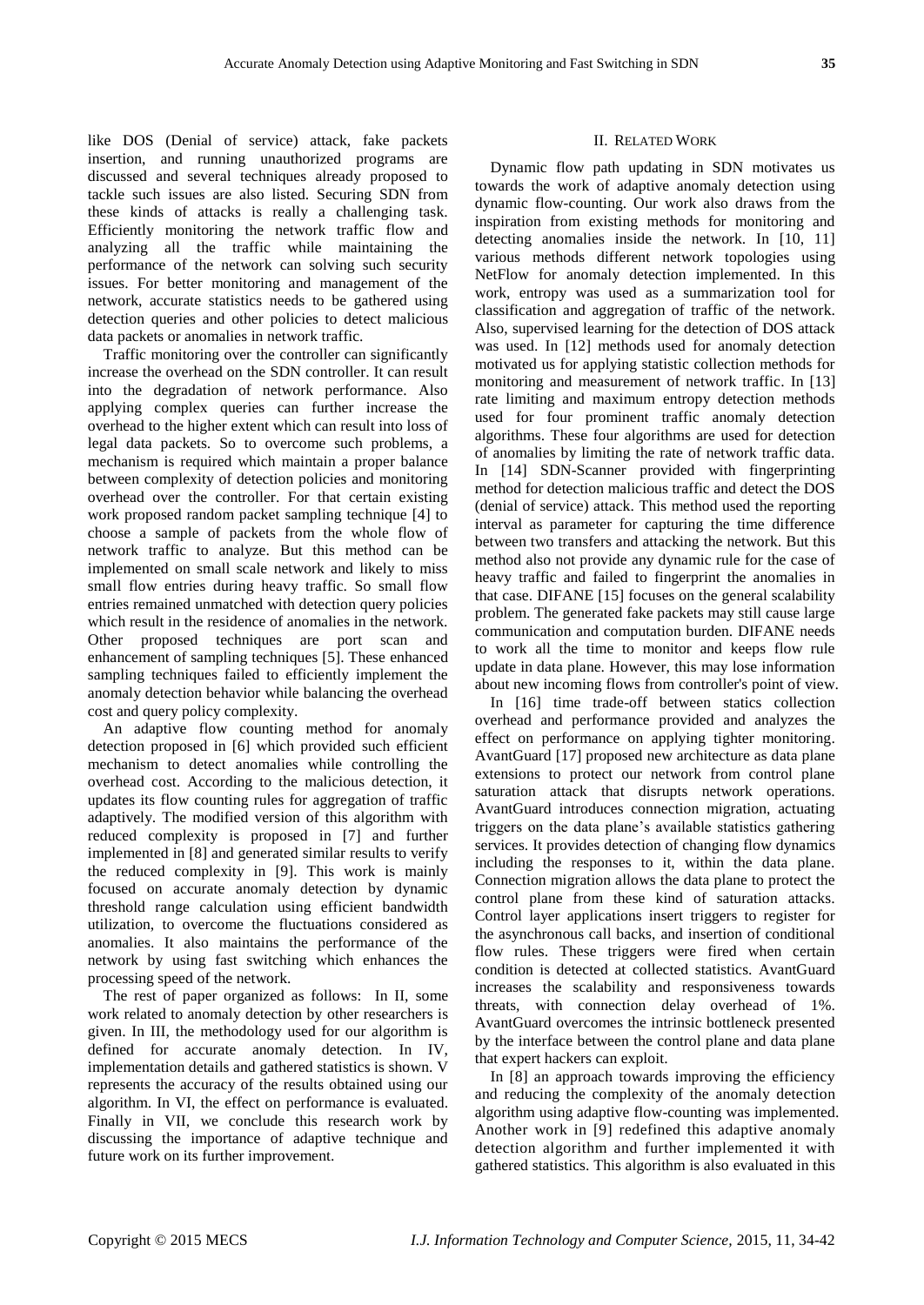work by comparing the results with the existing results. On behalf of this given technique, another algorithm for dynamic calculation of certain parameters like threshold range for making decision and fast switching are implemented in this paper. This work effectively helps in accurate detection of anomalies in the network while maintaining the performance of the network using fast switching concept.

## III. METHODOLOGY

Adaptive monitoring approach used in [7] reduces the complexity of the dynamic rule updating algorithm given in [6]. But this approach still unable to detect anomalies accurately. In case of authentic or legitimate users who want to send large amount of data flows inside the network and causes larger fluctuation in data flow counts, this algorithm considers such flow entries as detected anomalies inside the network and raises an alarm of detected anomalies for these data flows. However, such data flows can be from some legitimate users or internal data servers inside the organization containing larger data flow counts. Hence, another extension of this algorithm is required to accurately detect anomalies. For detecting anomalies accurately and allowing the internal servers and other legitimate users to send data, a new method for calculating the values of dynamic threshold range (RL – RU) of the dynamic rule update algorithm is implemented in this work. In the existing algorithm, threshold range value RL and RU are calculated as static values and can be given as:

$$
RL = Mean - (3 * standard deviation)
$$
  
 $RU = Mean - (3 * standard deviation)$ 

However, this range of values considers the fluctuations of data as anomalies when applied on the aggregated data as used in the existing algorithm and causes a problem for valid users. So using this approach anomaly count comes out to be much higher than the original anomalies present in the network. To overcome such problem, a new paradigm is implemented which replaces this method for calculating the threshold range and helps in accurate detection of anomalies. In this paradigm, this dynamic threshold range values can be calculated using the efficient bandwidth utilization. This approach is represented in algorithm 1 and implemented for improving the accuracy of the adaptive anomaly detection method.

In this algorithm, a threshold range of values for making the decision for dynamic rule updating algorithm is calculated by utilizing the bandwidth efficiently. These values of range RL and RU will be re-calculated each time a new user will connect to the network or whenever any user leave the network or isolated from the network. Initially available total network bandwidth is assigned to the network and minimum required per node is set. After this, this find out the total number of active data streams inside the network. Available network bandwidth per node is calculated by deducting the essential data header

field bandwidth form total allocated bandwidth and then bandwidth for each current data flow is calculated. According to these obtained values, the value of the dynamic threshold range RL and RU are updated by comparing the currently active data stream bandwidth for each data flow so that internal data flow fluctuations can be ignored and allows them to safely transfer data without raising alarms for detection of anomaly in case of legitimate users. This mechanism helps in detecting anomalies accurately inside the network.

#### **Algorithm 1. Calculation of values for upper and lower range RL, R<sup>U</sup> in dynamic rule update algorithm.**

#### **Procedure:**

**Step 1.** Some total bandwidth is assigned to the network and also set a minimum bandwidth required for each node.

**Step 2.** Calculate the number of active streams inside the network.

**Step 3.** Calculate the essential bandwidth for essential header data for the data flows inside the network.

**Step 4.** Available bandwidth be calculated for data flows for the whole network and can be given as:

*Available BW= Total BW – Essential BW*

**Step 5.** Available average bandwidth per node computed as:

*Available average BW= Available BW/ Total Nodes*

**Step 6.** Average of currently active bandwidth per node be computed by available bandwidth and active nodes as:

*Average Active BW= Available BW/ total active nodes*

**Step 7.** The current stream of data flow bandwidth is calculated using the packet history.

**Step 8. If** (Current data stream BW) > (Average Active BW)

*RU= Average Active BW*

**Else-if** (Current data stream BW) < (Average Available BW)

*RU= Average Available BW*

**Step 9. If** (Current data stream BW) < (Minimum Required BW)

*RL= Current data stream BW*

**Else**

*RL= Minimum Required BW*

**END**

#### IV. IMPLEMENTATION

For the implementation of this algorithm, a controller based simulator is created using MATLAB environment. In MATLAB, different modules created for implementing this scenario, as due to large scale of network traffic it's not feasible to capture the real network's traffic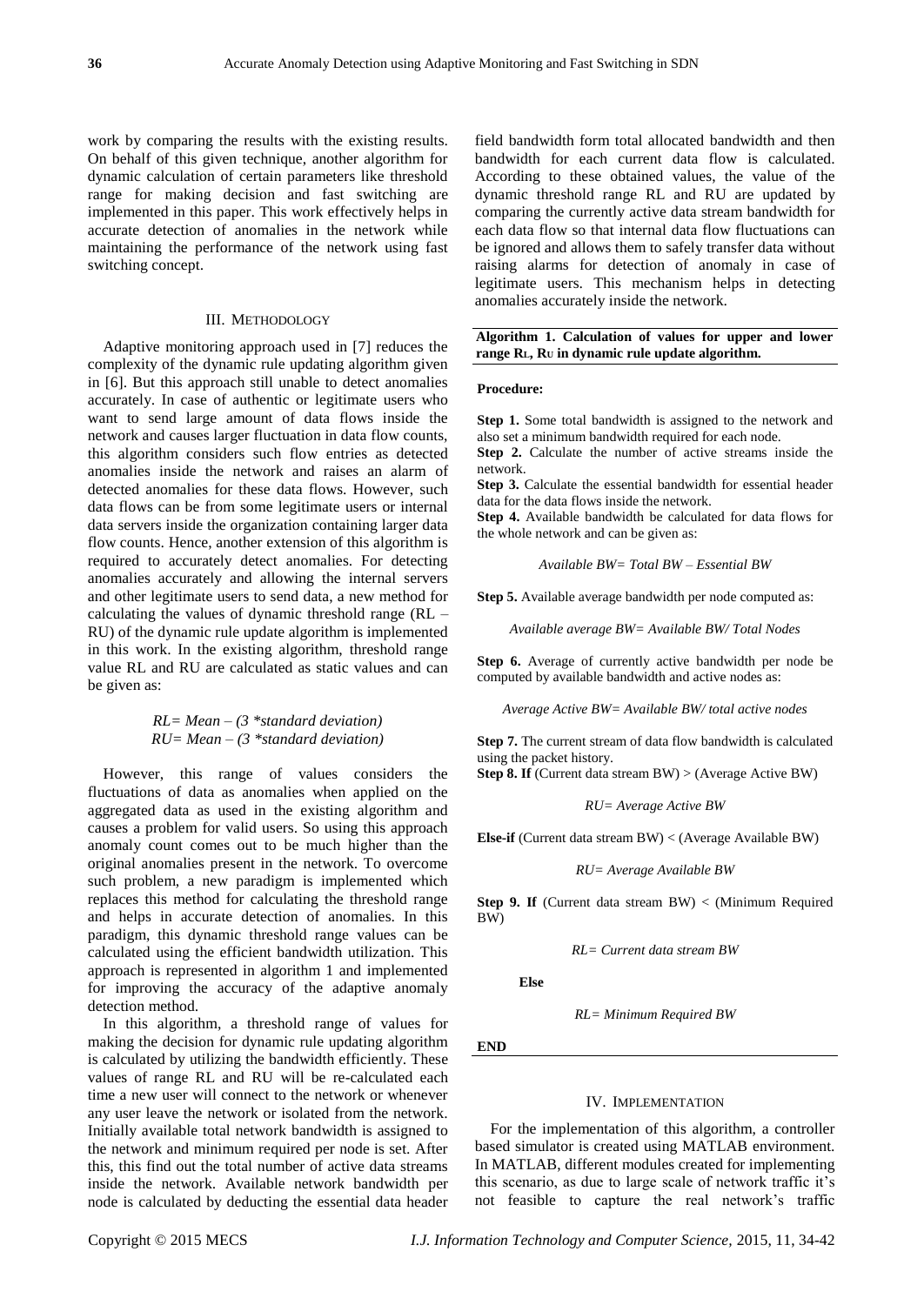aggregates. Different simulator modules created are the controller module, topology builder module, packet generator module, data propagation and entropy calculation modules. These modules perform different tasks like the topology builder module creates different topologies for our network and configured for dynamically choosing different topology each time, so that it can be related to real time network scenario. The controller module is the kernel of the simulator model. It handles all the data being transferred between the nodes in the current network topology. The controller module collect the information about the data flows and capture other different statistics and apply various network policies accordingly. Packet generator module generates packet of any number of bytes packet size randomly and also covers very small or very large data packets. It can choose the payload size of data dynamically to relate it with real time scenario. In data propagation module, data is propagated from one node to controller and then that data will be analyzed and forwarded to different nodes. This module encapsulates data and convert it into binary form and vice versa. Data transferred between two subnets using random gateway decided dynamically. This gateway link will be created while creating topology by topology builder module. Controller gathers statistics on transfer of data as data paths are decided by the controller.

These captured statistics can be used for dynamic calculation of predicted range of values and making decisions according to these values. This work is the further extension to our work given in [9] for improving the accuracy of anomaly detection using adaptive monitoring. In this implementation, it is noticed that fluctuation of data flow count inside the network can be considered as anomalies and detection rate for anomalies comes out to be higher than the actual amount of anomalies present in the network. This case of fluctuations for previous implementation of dynamic rule updating algorithm for detected anomalies are shown by captured snapshot in figure 1. However, the numbers for detection of anomalies for the fluctuations have reduced to the certain extent on using the dynamic threshold calculation algorithm given by us as algorithm 1. This algorithm for calculating the dynamic threshold ranges of values RL and RU have reduced the anomaly count by allowing the transfer of data flows for the legitimate users while considering their bandwidth requirement for the particular amount of time spans. Values of anomaly detection count of data are shown in figure 2 using the snapshot captured in MATLAB. It shows the reduction in count than the previous result of figure 1 and able to consider fluctuations of data from legitimate users as valid data.

In figure 1, interval represents the number of packets transferred for the first interval in the first row and on each interval these number of packets added up to the existing value. Value column in this figure represents the number of anomalies detected for that particular interval of time. These stats represent the values for data flows for fifteen intervals. Initially larger number of anomalies can be detected due to the controller going through the

learning phase. After the learning, detected anomaly count keep on decreasing as it accurately detects the anomalies. In the existing mechanism fluctuations in the data will be detected more which causes the controller to raise more number of alarms even for the valid users. This reduces the accuracy of the existing algorithm. However, our dynamic threshold range calculation algorithm can be able to overcome this problem by correctly detecting anomalies and considering fluctuation as required by the proper working of the network on applying various anomaly detection rules on the basis of decision made according to the new threshold range.

| Command Window |  |
|----------------|--|
|                |  |
|                |  |

|            |  | Interval : Value |
|------------|--|------------------|
| 281:224    |  |                  |
| 551 : 1    |  |                  |
| 875: 217   |  |                  |
| 1187 : 312 |  |                  |
| 1391:0     |  |                  |
| 1679:241   |  |                  |
| 1985: 306  |  |                  |
| 2135 : 0   |  |                  |
| 2375 : 0   |  |                  |
| 2633:216   |  |                  |
| 2909:277   |  |                  |
| 3173 : 264 |  |                  |
| 3365 : 0   |  |                  |
| 3491:0     |  |                  |
| 3707 : 0   |  |                  |
| $ x  \geq$ |  |                  |

Fig.1. Snapshot of stats captured using existing algorithm used in [7] and static calculation of range values (RL and RU)

| Command Window   |            |  |  |  |  |                  |
|------------------|------------|--|--|--|--|------------------|
|                  |            |  |  |  |  | Interval : Value |
|                  | 311 : 262  |  |  |  |  |                  |
|                  | 551 : 0    |  |  |  |  |                  |
|                  | 803 : 0    |  |  |  |  |                  |
|                  | 995:0      |  |  |  |  |                  |
|                  | 1253 : 215 |  |  |  |  |                  |
|                  | 1535 : 0   |  |  |  |  |                  |
|                  | 1793 : 216 |  |  |  |  |                  |
|                  | 2057 : 264 |  |  |  |  |                  |
|                  | 2207:0     |  |  |  |  |                  |
|                  | 2441:0     |  |  |  |  |                  |
|                  | 2561 : 0   |  |  |  |  |                  |
|                  | 2705 : 0   |  |  |  |  |                  |
|                  | 2879:0     |  |  |  |  |                  |
|                  | 3095 : 0   |  |  |  |  |                  |
|                  | 3203 : 0   |  |  |  |  |                  |
| $fx \rightarrow$ |            |  |  |  |  |                  |

Fig.2. Snapshot of stats captured on implementing proposed algorithm for calculation of range values (RL and RU)

Further, this methodology is implemented with higher performance of the network by reducing the process of recalculation of threshold values for the data flows. This dynamic threshold dynamic range algorithm is applied to only suspicious data flows which uses higher data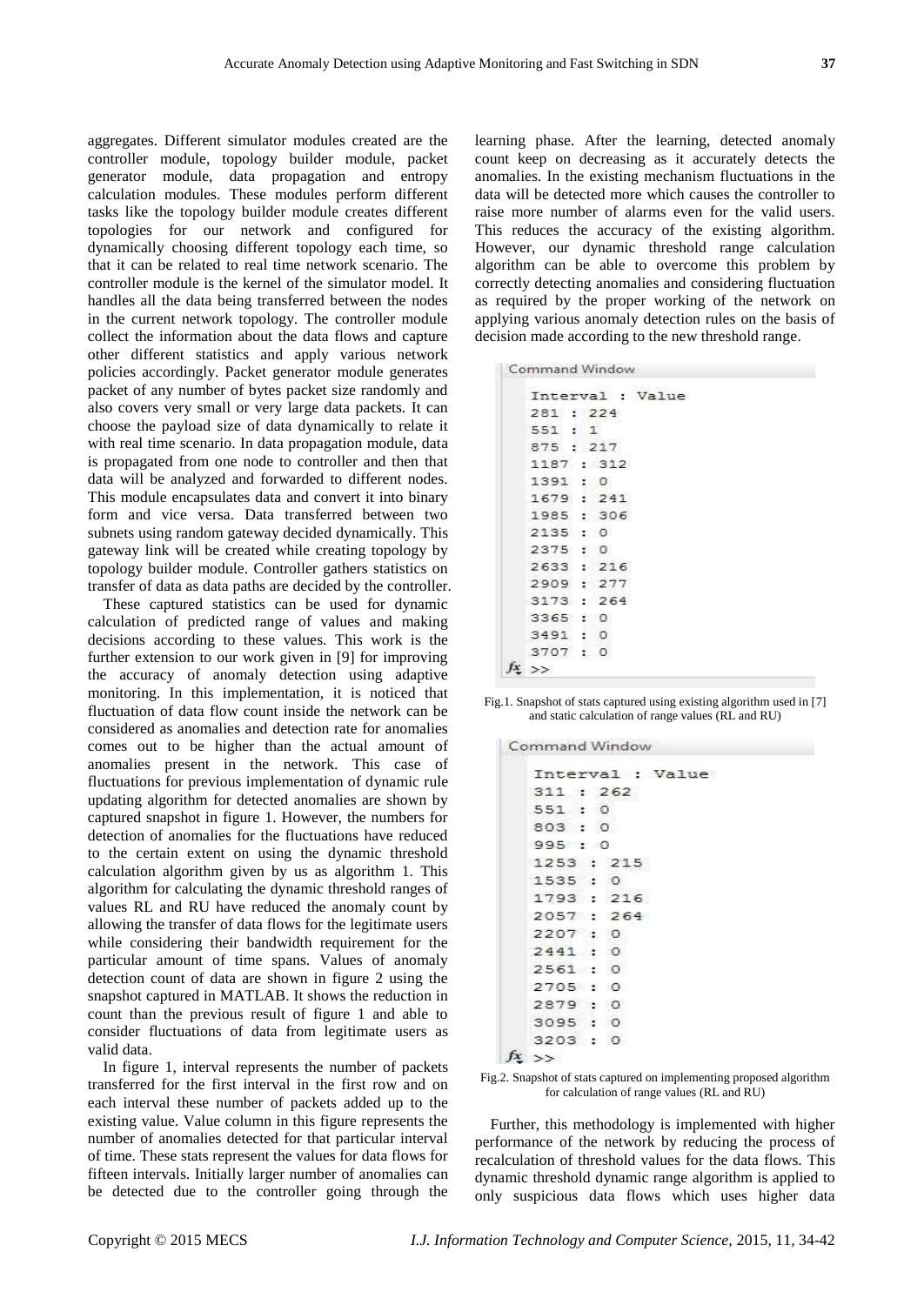bandwidth and introduces the risk of DOS or DDOS attack. This improvised implementation also improves performance of the network.

#### V. ACCURACY

For accuracy of anomaly detection using dynamic threshold range (RL is the lower range and RU is the upper range) calculation algorithm, the graphs for detection of anomalies with respect to prefix aggregation mask length are generated. These graph are obtained using the dynamic rule updating algorithm and also upon implementing threshold range calculation algorithm for different simulation times using different capturing intervals. These graphs are compared with the graphs obtained by using existing static threshold range calculation to the graphs obtained using new dynamic threshold range calculation algorithm for dynamic rule update algorithm.

In figure 3.1 fraction of anomaly detection graph with respect to prefix aggregation mask length is generated for the existing static range value algorithm at simulation time = 30 seconds using capturing interval of 2 seconds. Similarly, other graph is also generated in figure 3.2 for accurate anomaly detection implementing our range calculation algorithm. Also, in figure 4.1 and 5.1 similar graphs are generated at simulation time 60 seconds and 90 seconds respectively using the capturing interval of 3 and 5 seconds respectively for existing technique. Similarly, in figure 4.2 and 5.2 improved accurate detection graphs are generated at simulation time  $(ST)$  = 60 seconds and 90 seconds respectively using the capturing interval of 3 and 5 seconds using new algorithm. In all these graphs, it is found that anomaly count with respect to prefix mask length decreases in case of improved algorithm using our range calculation algorithm i.e. the fluctuations caused by the internal server large data flows or fluctuations in traffic by the data flows of others legitimate users are not considered as anomalies. Hence, it can be able to detect anomalies more accurately than the previous existing anomaly detection algorithm using adaptive flow counting with the static calculation of range (RL-RU).





Fig.3.2. Accurate anomaly detection implementing range calculation algorithm at (ST= 30s)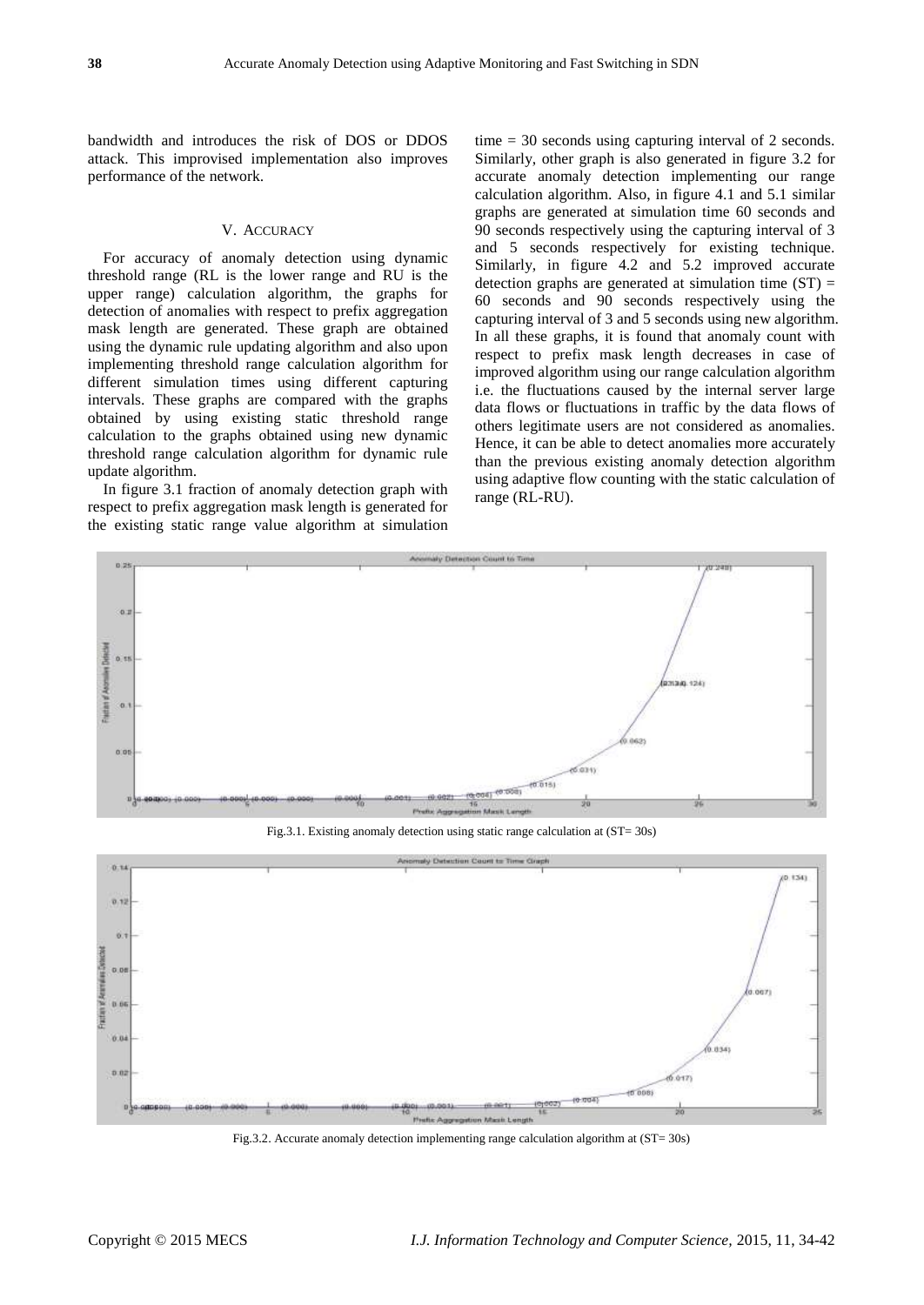



Fig.4.2. Accurate anomaly detection implementing range calculation algorithm at (ST= 60s)



Fig.5.1. Existing anomaly detection using static range calculation at (ST= 90s)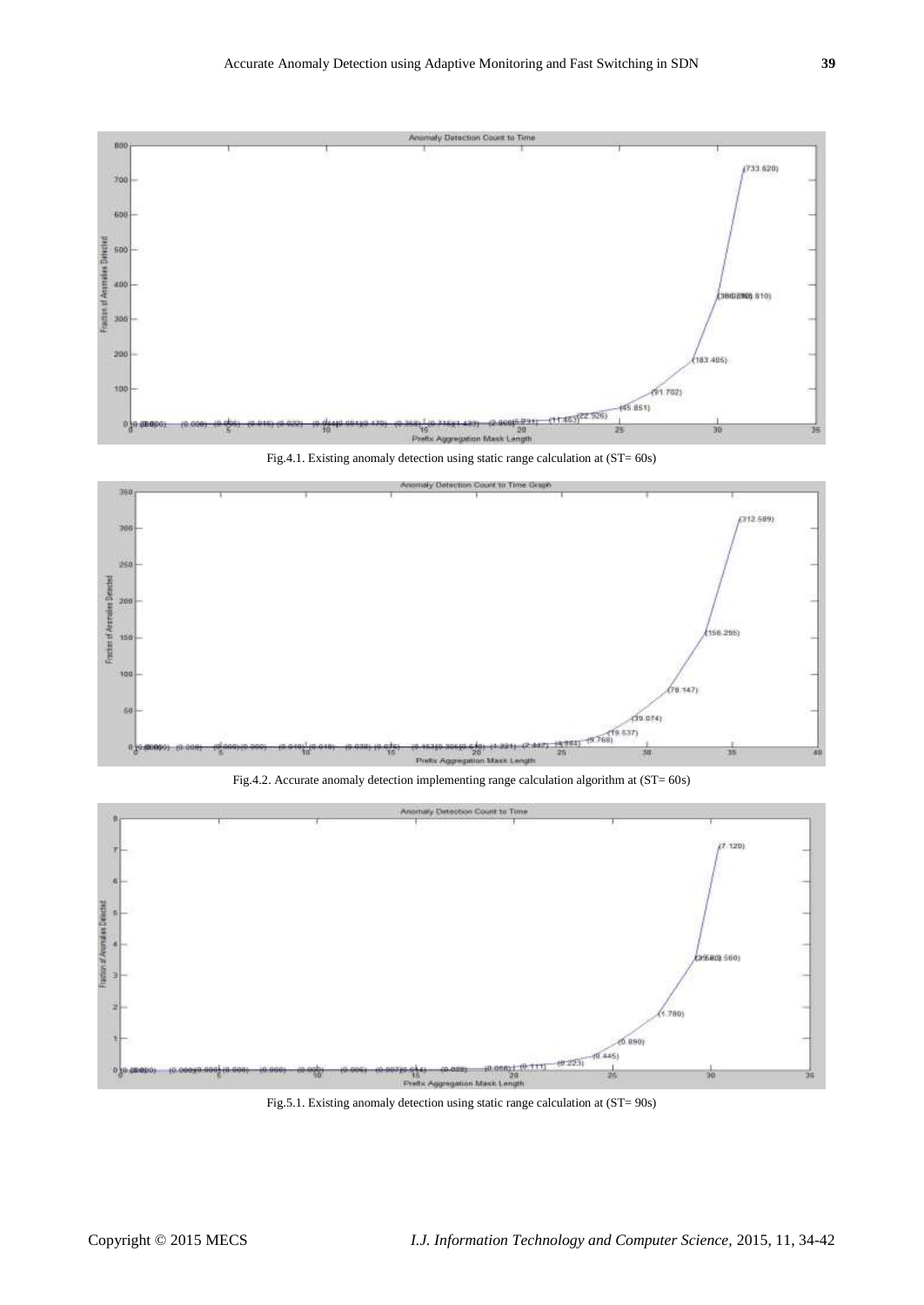

Fig.5.2. Accurate anomaly detection implementing range calculation algorithm at (ST= 90s)

#### VI. PERFORMANCE

The performance of the network is the most important aspect to be taken care of, as networks need to perform better for proper and real time data delivery. Packet loss must need to be minimum for real-time data flows while monitoring the statistics for making the decision on the basis of these statistics. In this algorithm, adaptive parameters are re-calculated each time for new data flow entry, this can results into the greater overhead over the controller. So, to overcome this problem, it is required to implement such scenario that only mandatory or suspicious data flows can be monitored and values of range and other adaptive or dynamic parameter must need to be recalculated in case of suspicious data flows only.

In this work, it further improvises the range calculation algorithm to the higher extent to maintain the performance of the network. The improvised algorithm is given as algorithm 2.

### **Algorithm.2 Improvised range calculation-Fast switching**

#### **Procedure:**

**Step 1.** Calculate available bandwidth per node in the network. **Step 2. If** (Flow-Counter)  $=1$ 

*Call range calculation algorithm 1*

**Else-if** (Current data stream BW) < (Average Available BW) *Do Nothing* **Else** *Call range calculation algorithm 1*

**END**

In this improvised range calculation algorithm, adaptive parameters and other calculation will be made only on the suspicious data flows in the traffic. According to this algorithm, initially for the first data flow entry in the network whole parameters for the calculation of range (RL- RU) and making the decision will be computed. But for the next data flows, it will check for the current active bandwidth i.e. if the current data stream bandwidth is less than the available bandwidth per node then there is no need to recalculate all the parameters as there are no chances of attacks like DOS (denial of service), DDOS etc. due to the fact that bandwidth consumption is well within the legitimate range of available bandwidth. This mechanism implements the concept of fast switching and fast forwards the data flows which in-turn reduces the overhead of recalculation over the controller and increases the performance of our network. However, if the bandwidth utilization by the current flow is higher than the available bandwidth, only then adaptive parameters will be recalculated dynamically and values will be updated for the anomaly detection for the next data flows to maintain accuracy for detection.

The performance of this algorithm is evaluated by generating the similar graphs on implementing the improvised range calculation over the above algorithm1. Similar graphs generated by implementing algorithm 2 upon algorithm 1 are shown in figure 6.1 and 6.2 at simulation times 30s and 90s respectively. The similarity of these graphs with the improved accurate detection graphs represent that we had achieved higher performance of the network while keeping the accuracy of the anomaly detection intact.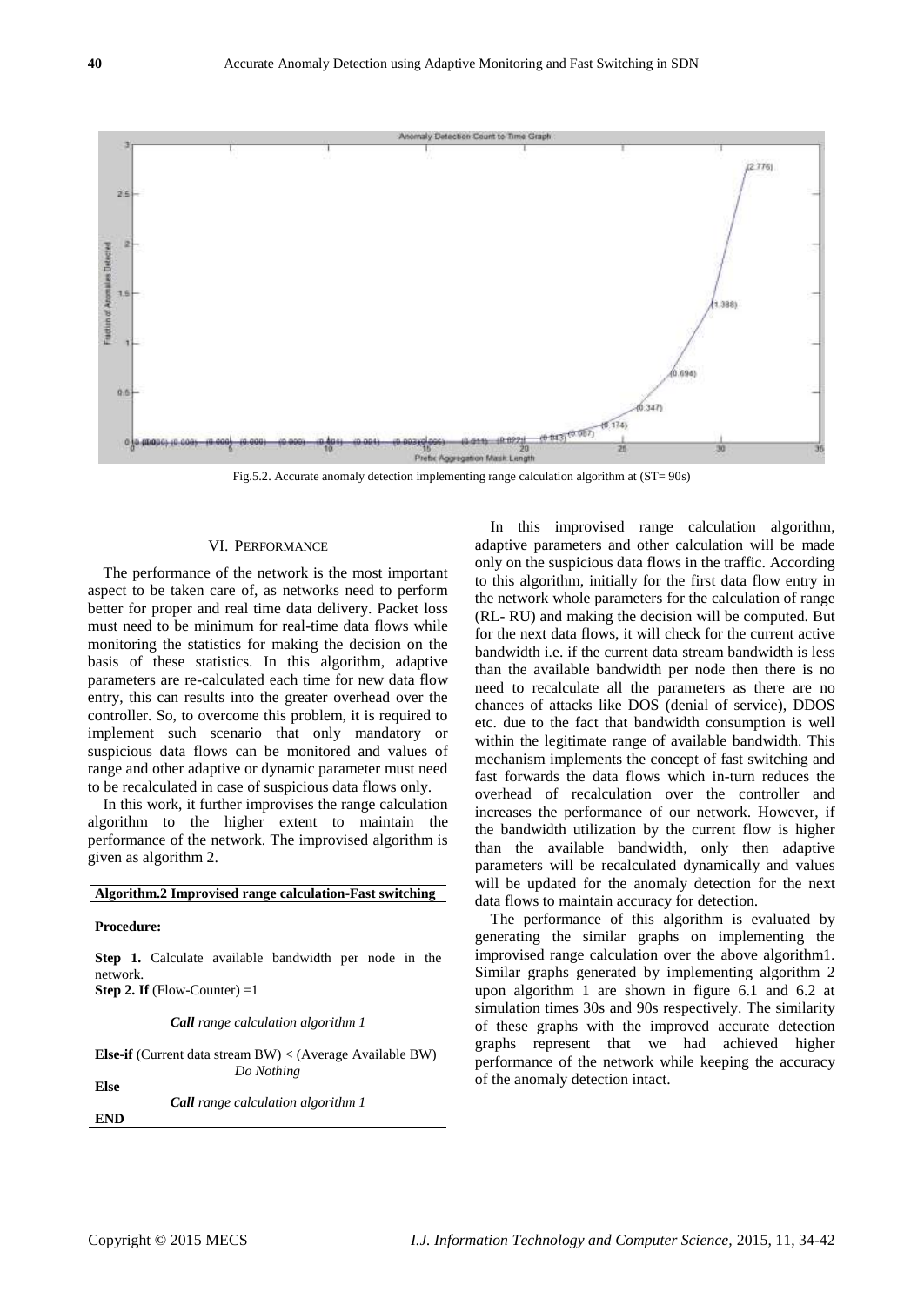

Fig.6.1. Anomaly detection graph using improvised range calculation at ST=30s



Fig.6.2. Anomaly detection graph using improvised range calculation at ST=90s

#### VII. CONCLUSION AND FUTURE WORK

Security of modular SDN architecture relies on ensuring the integrity of network traffic. To ensure the integrity of the data, it is required to find out various malicious flow entries present in the network. Hence, it is required to implement efficient anomaly detection algorithms. But on implementing such algorithm on the network, it is also required to manage the monitoring overhead to keep performance matches. For that, an adaptive rule update algorithm is provided in this work, with greater efficiency and reduced complexity. Its dynamic nature provides zooming of some flow aggregates on expanding them which helps in applying finer granularity rules on our network traffic and detect anomalies with greater accuracy. The existing algorithm also considers fluctuations of data as anomalies even for legitimate users and raise the alarm. However, a dynamic

threshold range calculation algorithm is provided in this work, which dynamically update the threshold range values according to the bandwidth utilization and accurately make decisions of anomaly detection. Results show that upon implementing this improved algorithm, the accuracy of anomaly detection increases, and performance is also improved using fast switching concept by recalculation of dynamic parameters in case of suspicious flows only. In future, other certain parameters like header space divider and sampling rate can be considered for further improvement of this technique. Also, trusted users like internal server, managerial data flows from management servers etc. can be added to a trusted IP addresses list on the basis of some parameters. So that, they can also be fast forwarded even without applying any monitoring policies on internal data so that processing speed can be further increased.